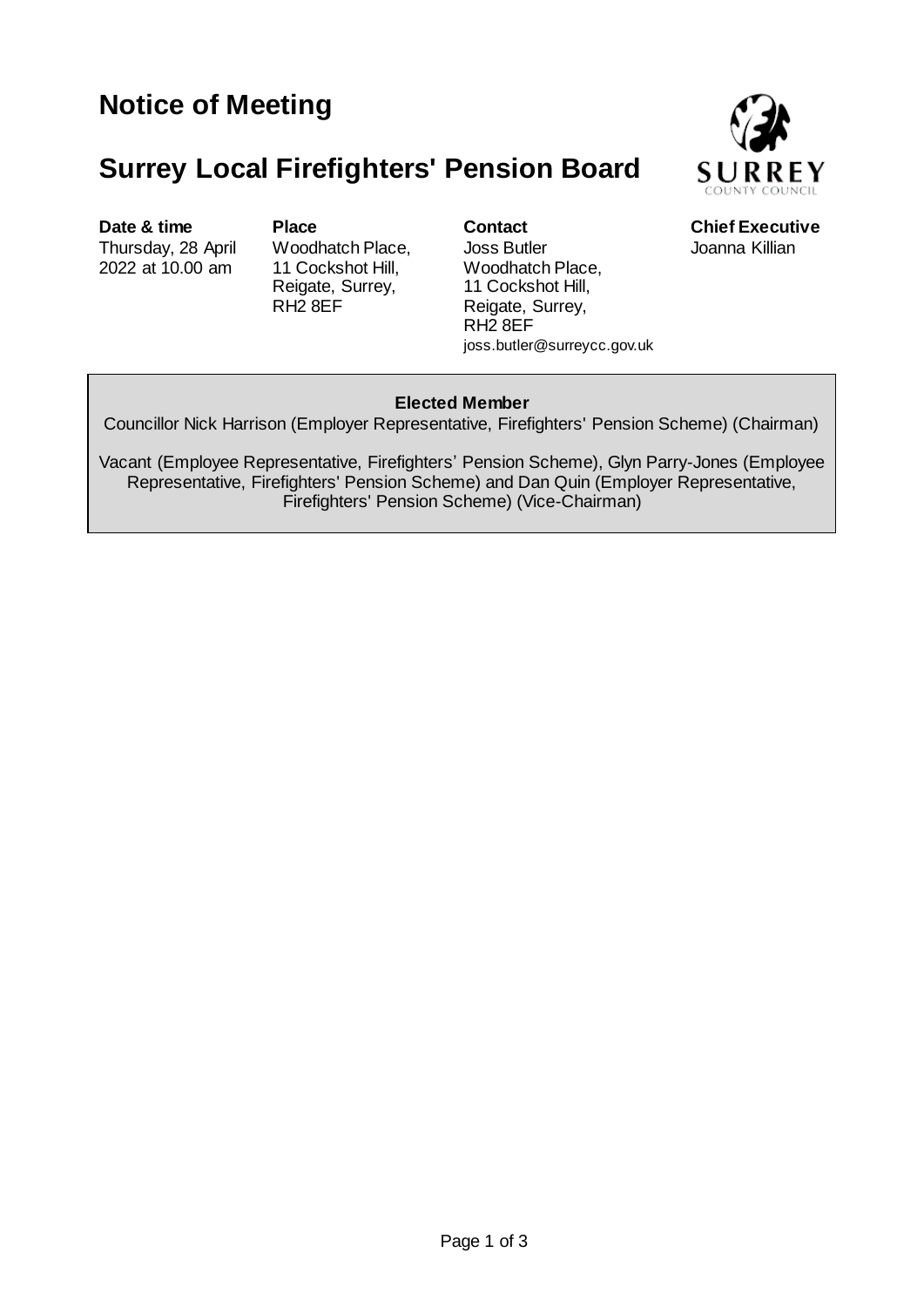#### **AGENDA**

### **1 APOLOGIES FOR ABSENCE AND SUBSTITUTIONS**

#### **2 MINUTES FROM THE PREVIOUS MEETING: 25 NOVEMBER 2021 & 13 JANUARY 2022** (Pages 5 - 16)

The minutes of the meeting on 25 November 2021 were informally agreed at the informal Board meeting on 13 January 2022.

This item is to formally agree the minutes of the meeting on 25 November 2021 and the minutes of the informal meeting on 13 January 2022 as a true record of the meeting.

### **3 DECLARATIONS OF INTEREST**

To receive any declarations of disclosable pecuniary interests from Members in respect of any item to be considered at the meeting.

#### **Notes:**

- In line with the Relevant Authorities (Disclosable Pecuniary Interests) Regulations 2012, declarations may relate to the interest of the member, or the member's spouse or civil partner, or a person with whom the member is living as husband or wife, or a person with whom the member is living as if they were civil partners and the member is aware they have the interest.
- Members need only disclose interests not currently listed on the Register of Disclosable Pecuniary Interests.
- Members must notify the Monitoring Officer of any interests disclosed at the meeting so they may be added to the Register.
- Members are reminded that they must not participate in any item where they have a disclosable pecuniary interest.

### **4 QUESTIONS AND PETITIONS**

To receive any questions or petitions.

Notes:

1. The deadline for Member's questions is 12.00pm four working days before the meeting (22 April 2022).

2. The deadline for public questions is seven days before the meeting (21 April 2022)

3. The deadline for petitions was 14 days before the meeting, and no petitions have been received.

#### **5 SURREY LOCAL FIREFIGHTERS' PENSION BOARD ACTIONS AND RECOMMENDATIONS TRACKER** (Pages 17 - 26)

To agree the actions and recommendations tracker.

#### **6 SCHEME MANAGEMENT UPDATE REPORT** (Pages 27 - 32)

The Board is asked to note the report and actions taken.